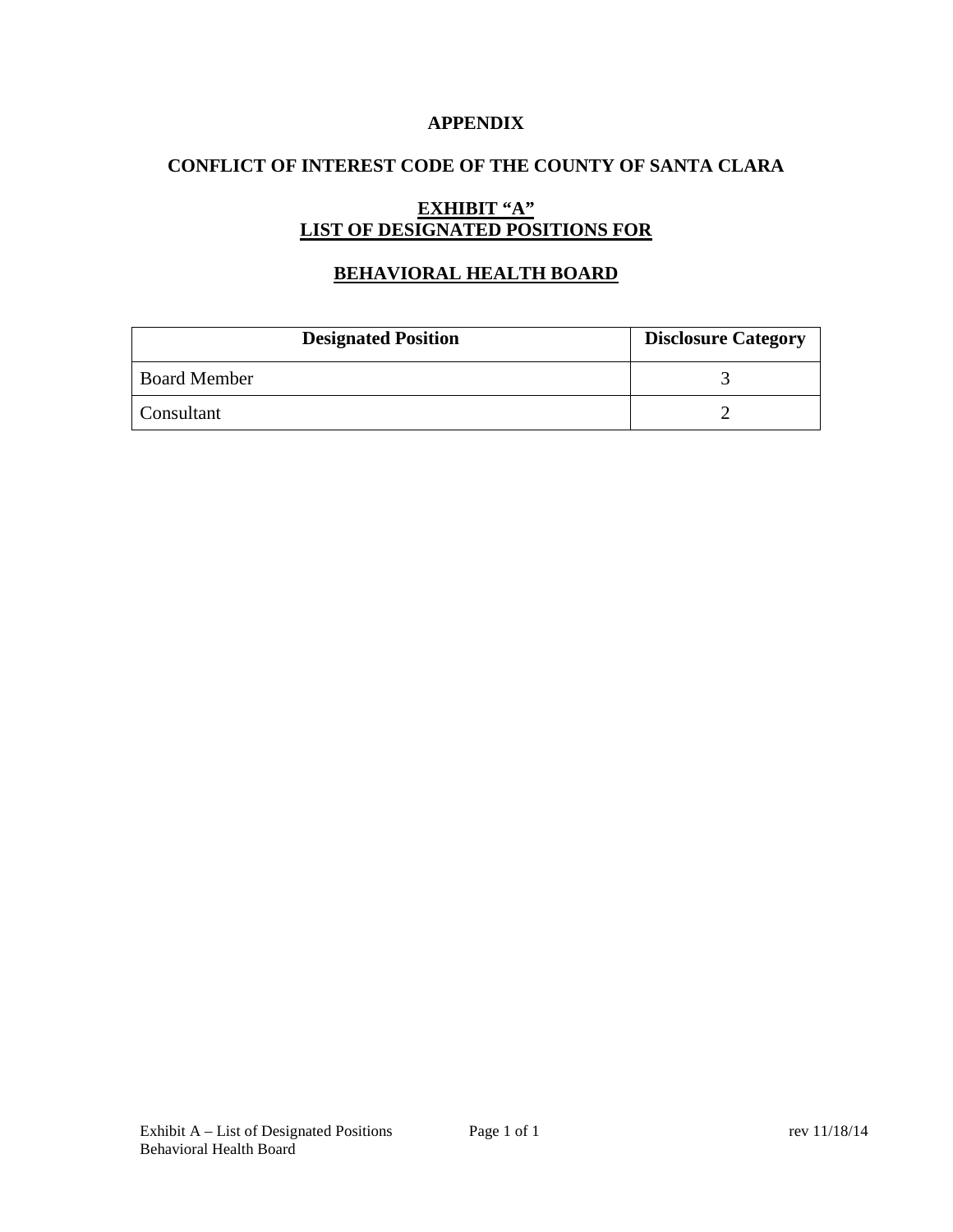#### **APPENDIX**

### **CONFLICT OF INTEREST CODE OF THE COUNTY OF SANTA CLARA**

## **EXHIBIT "B" DISCLOSURE CATEGORIES FOR**

# **BEHAVIORAL HEALTH BOARD**

Pursuant to the County of Santa Clara's Conflict of Interest Code, Disclosure Categories 1 and 2 shall read as follows for all Code Agencies.

**Disclosure Category 1:** Persons in this category shall disclose:

(1) all investments in, business positions in, and income (including gifts, loans and travel payments) from:

(a) all sources that provide, plan to provide, or have provided in the last two years, facilities, goods, software, hardware, or related technology, equipment, vehicles, machinery or services, including training or consulting services, to the County;

(b) all sources that are subject to the regulatory, monitoring, investigatory, enforcement, valuation, certification, permit or licensing authority of, or have an application for a license, permit or certificate pending before, the County;

(c) all sources that receive, are planning to apply to receive, or have received in the last two years, grants or other monies from or through the County; and sources that receive referrals to provide assessments and/or treatments that are required or recommended by the County; and

(2) all interests in real property in the County of Santa Clara located entirely or partly within the County, or within two miles of County boundaries, or of any land owned or used by the County.

**Disclosure Category 2:** Each Consultant shall disclose: (1) all investments in, business positions in, and income (including gifts, loans and travel payments) from: (a) all sources that provide, plan to provide, or have provided in the last two years, facilities, goods, software, hardware, or related technology, equipment, vehicles, machinery or services, including training or consulting services, to the County; (b) all sources that are subject to the regulatory, monitoring, investigatory, enforcement, valuation, certification, permit or licensing authority of, or have an application for a license, permit or certificate pending before, the County; (c) all sources that receive, are planning to apply to receive, or have received in the last two years, grants or other monies from or through the County; and